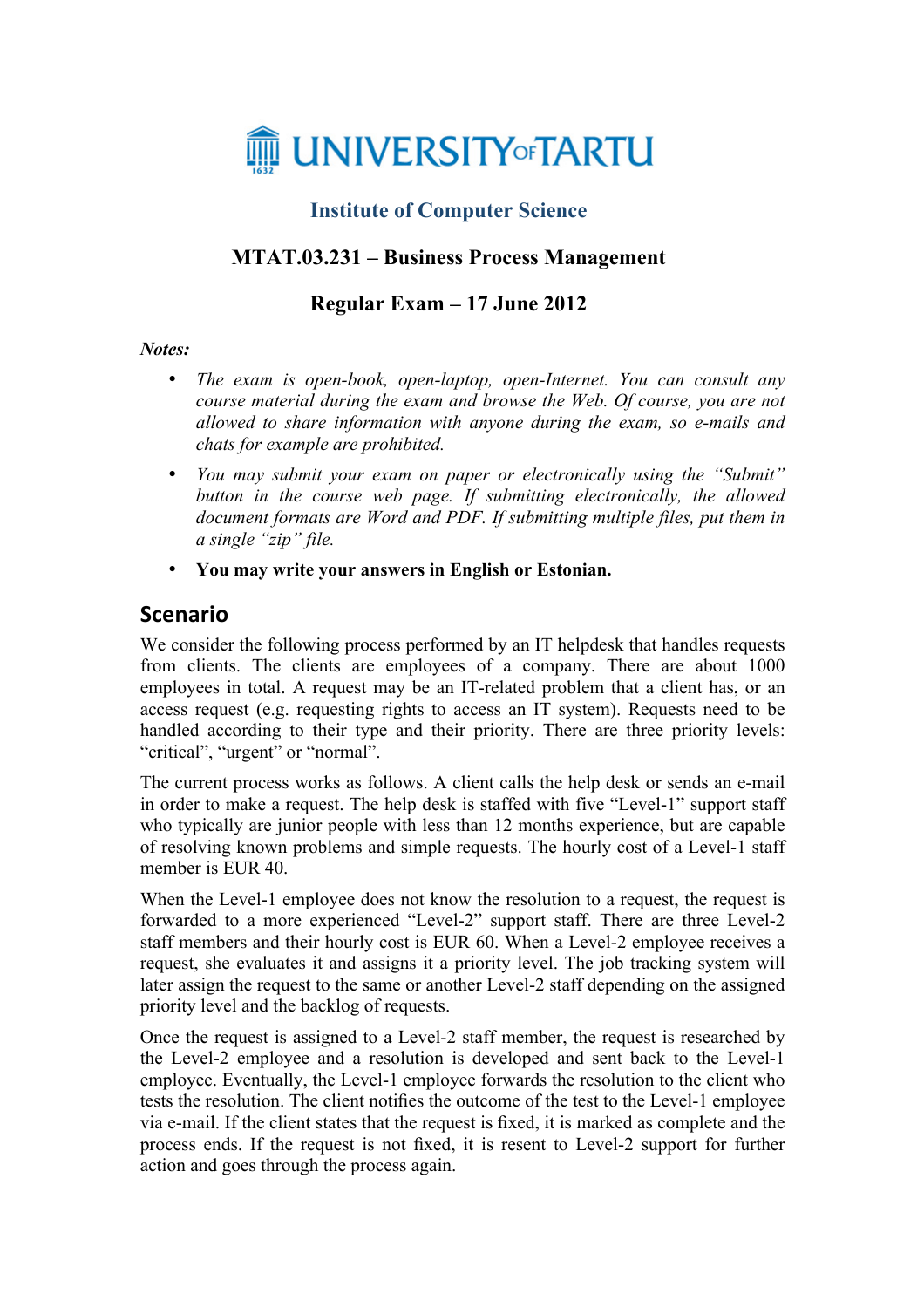Requests are registered in a job tracking system. The job tracking system allows help desk employees to record the details of the request, the priority level and the name of the client who generated the request. When a request is registered, it is marked as "open". When it is moved to level 2, it is marked as "forwarded to level 2" and when the resolution is sent back to "Level 1' the request is marked as "returned to level 1". Finally, when a request is resolved, it is marked as "closed". Every request has a unique identifier. When a request is registered, the job tracking system sends an email to the client. The e-mail includes a "request reference number" that the client needs to quote when asking questions about the request.

The helpdesk receives approximately 50 new requests per working day.

The current process is known to be error-prone. The most frequent types of errors include:

- Many requests take too long to be processed. Clients need to call often to remind the helpdesk that their requests are still unresolved
- When the client asks what is the status of a given request, oftentimes the helpdesk gives an incorrect answer. In other words, the Level-1 helpdesk staff are unable to accurately determine what is the status of every request.
- When reviewing the list of open requests, the Level-1 staff often find many requests marked as "open", but these requests are in fact already resolved.

# **Tasks**

**Task 1 [10 points].** Model the above "as is" process in BPMN. Keep in mind that the purpose of this BPMN diagram is to serve as a means of communication between the employees in the helpdesk, the clients of the helpdesk, and the business and IT analysts who have to re-design and automate this process.

*Task 2 [5 points].* Classify the activities in this process into three categories: "value adding" (VA), business value-adding (BVA) and non-value-adding (NVA).

**Task 3 [5 points].** Calculate the cycle time efficiency of the "as is" process assuming that:

- Submitting and registering a new request takes 5 minutes on average.
- Requests spend on average 1 hour waiting for a Level-1 staff to check them. This applies both to new requests and to re-submitted requests.
- Checking if a new request is "known" takes on average 10 minutes. In 20% of cases the request is known. In this case, it takes about 5 minutes for the Level-1 staff to communicate the resolution to the client. Once this is done, the request is marked as "closed". On the other hand, if the request is not "known", the request is automatically forwarded to Level 2.
- New requests spend on average 2 hours waiting for a Level-2 staff to evaluate them. Level-2 staff take on average 20 minutes to evaluate a new request.
- Level-2 staff take 5 minutes to prioritize a request.
- The time between the moment a request has been prioritized, and the moment the request is picked-up by a Level-2 staff member is 20 hours.
- The time required to research and resolve a request is on average 2 hours.